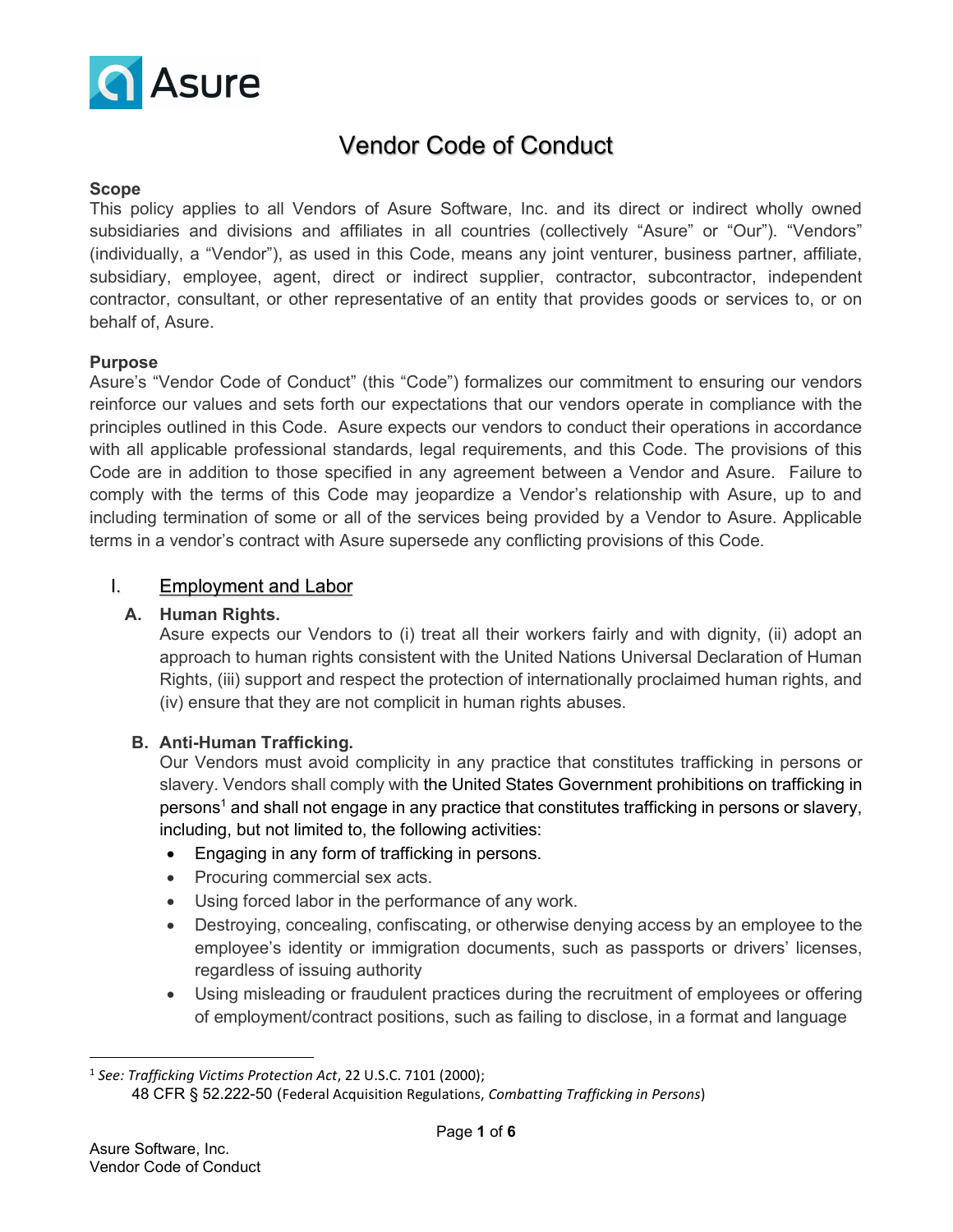understood by the employee or applicant, basic information; or making material misrepresentations during the recruitment of employees regarding the key terms and conditions of employment, including wages and fringe benefits, the location of work, the living conditions, housing, and associated costs (if provided by the employer or agent), any significant cost to be charged to the employee or applicant, and, if applicable, the hazardous nature of the work.

- Using recruiters that do not comply with local labor laws of the country in which the recruiting takes place.
- Charging applicants recruitment fees.
- If required by law or contract, failing to provide return transportation or failing to pay for the cost of return transportation upon the end of employment.
- If required by law or contract, failing to provide or arrange housing that meets the host country housing and safety standards.
- If required by law or contract, failing to provide an employment contract, recruitment agreement, or other required work document in writing with legally required information and in a language the employee understands.

Any violation by a Vendor of this policy may be deemed a material breach of any contract or agreement between Asure and the Vendor and is grounds for immediate termination for cause. Asure has the exclusive right to interpret this policy. Any Vendor violation of the U.S. Government's policy against human trafficking may result in criminal prosecution of responsible individuals.

#### C. Prohibition on Child Labor.

Our Vendors should operate in accordance with the principles of the United Nations Convention on the Rights of the Child and the UNICEF Children's Rights and Business Principles, this includes:

- 1. Adhering to the legal minimum age requirements and prohibiting the use of child labor in all countries in which the Vendor operates.
- 2. Not employing children under the age of 16, under the age for completing compulsory education, or under the minimum age for employment in the applicable country, whichever is stricter.
- 3. If a Vendor employs individuals between the ages of 16 and 18, the Vendor should ensure that such employees' work does not affect or preclude their educational opportunities or obligations nor jeopardize their health and safety, including adhering to restrictions on overtime and night work.
- 4. If an underage individual is found to be employed by a Vendor, the Vendor should immediately implement a remediation program, which includes protecting the underage employee from reprisal and ensuring that the Vendor does not impede the completion of the underage employee's education.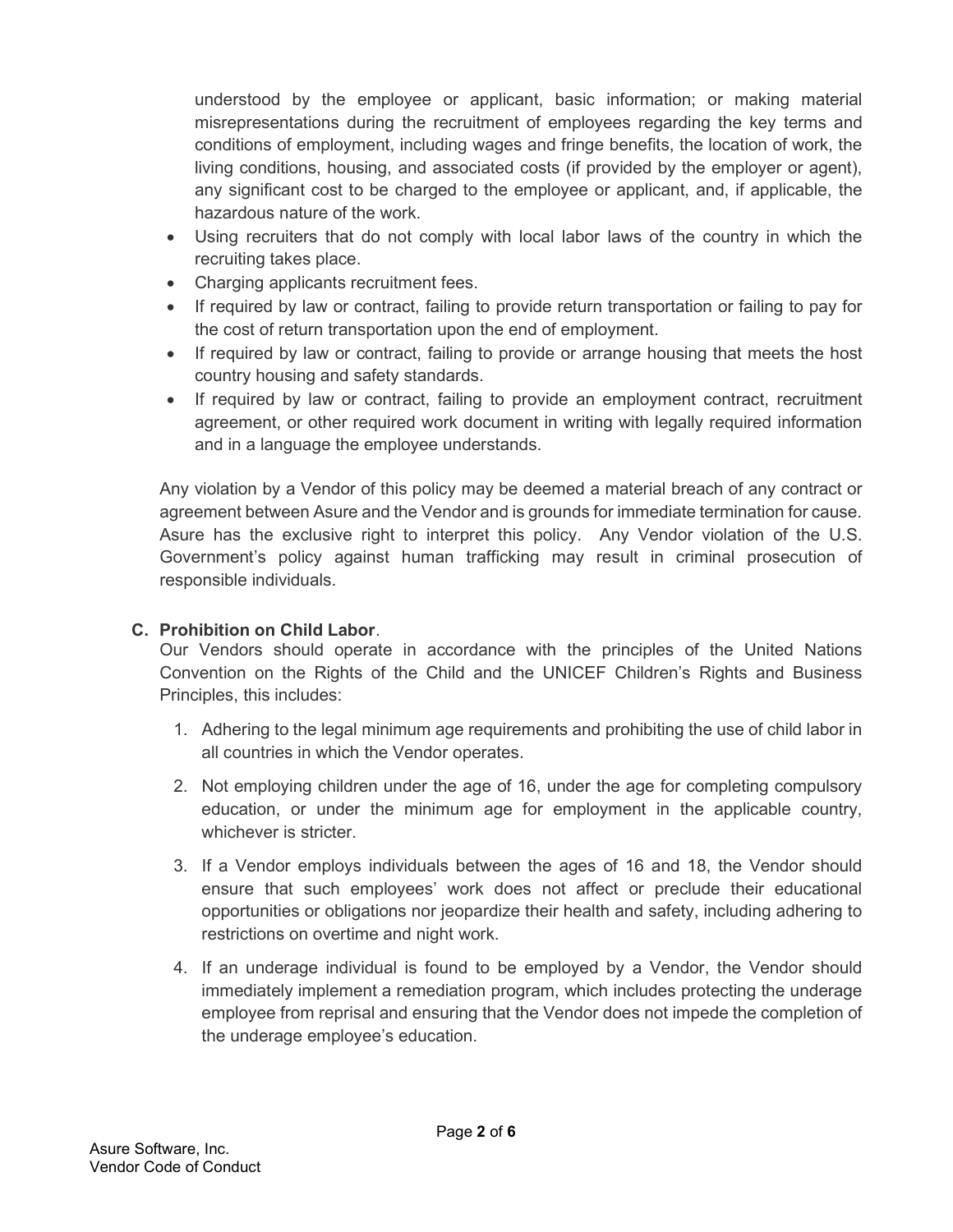### D. Nondiscrimination and Diversity.

Vendors should be committed to diversity in their workforce and encourage fairness and equality of opportunity. Vendors must not tolerate any kind of harassment or discrimination based on, among other things, race, color, age, gender, sexual orientation, gender identity or gender expression, ethnicity, nationality, disability, pregnancy, religion, political affiliation, veteran status, union membership, or marital status in hiring or employment practices such as promotions, rewards, or access to training. Vendors should be committed to protecting the rights of women and minority groups. Vendors should recruit, hire, and promote employees solely based on suitability for the job. Vendors are expected to value and incorporate diversity and inclusion practices in both their operations and supply chain.

# E. Employment Status.

Vendors should employ only workers who are legally authorized to work in their location, and Vendors are responsible for validating employees' work eligibility status.

### F. Humane Treatment.

- 1. Vendors should prohibit harsh or inhumane treatment of employees, including any sexual harassment, sexual abuse, corporal punishment, mental or physical coercion, or verbal abuse of their employees. Vendors should cultivate a culture where employees are able to openly communicate and share grievances with management regarding working conditions and management practices without fear of reprisal, intimidation, harassment, or violence. Vendors should have disciplinary policies and procedures in support of these requirements that are clearly defined and communicated to their employees.
- 2. Vendors should not restrict their employees' access to basic physical comforts such as toilets, bathrooms, or medical facilities.
- 3. Vendors must ensure their employees have free exit and entry of facility(ies) or dormitories that does not limit access to specific times of the day.
- 4. Asure believes the right to water is a fundamental human right, and we expect our Vendors to also strictly endorse this belief.

# G. Wages and Benefits.

Vendors should be committed to providing a fair and living wage to all their employees. Vendors' employee compensation should be consistent with the provisions of all applicable wage laws, including those related to minimum wage, overtime hours, vacation time, leave time, holidays, equal pay and legally mandated benefits. Vendor employees must be paid regularly, in full and on time. Vendors should not permit deductions from wages as a disciplinary measure nor any other unauthorized deductions. Vendors must ensure that their employees are aware of the composition of their pay and benefits and that they receive an explanation of any legitimate deductions, in a detailed and clear manner, prior to and during their employment, including receiving clear wage statements in detail and in a language understood by them.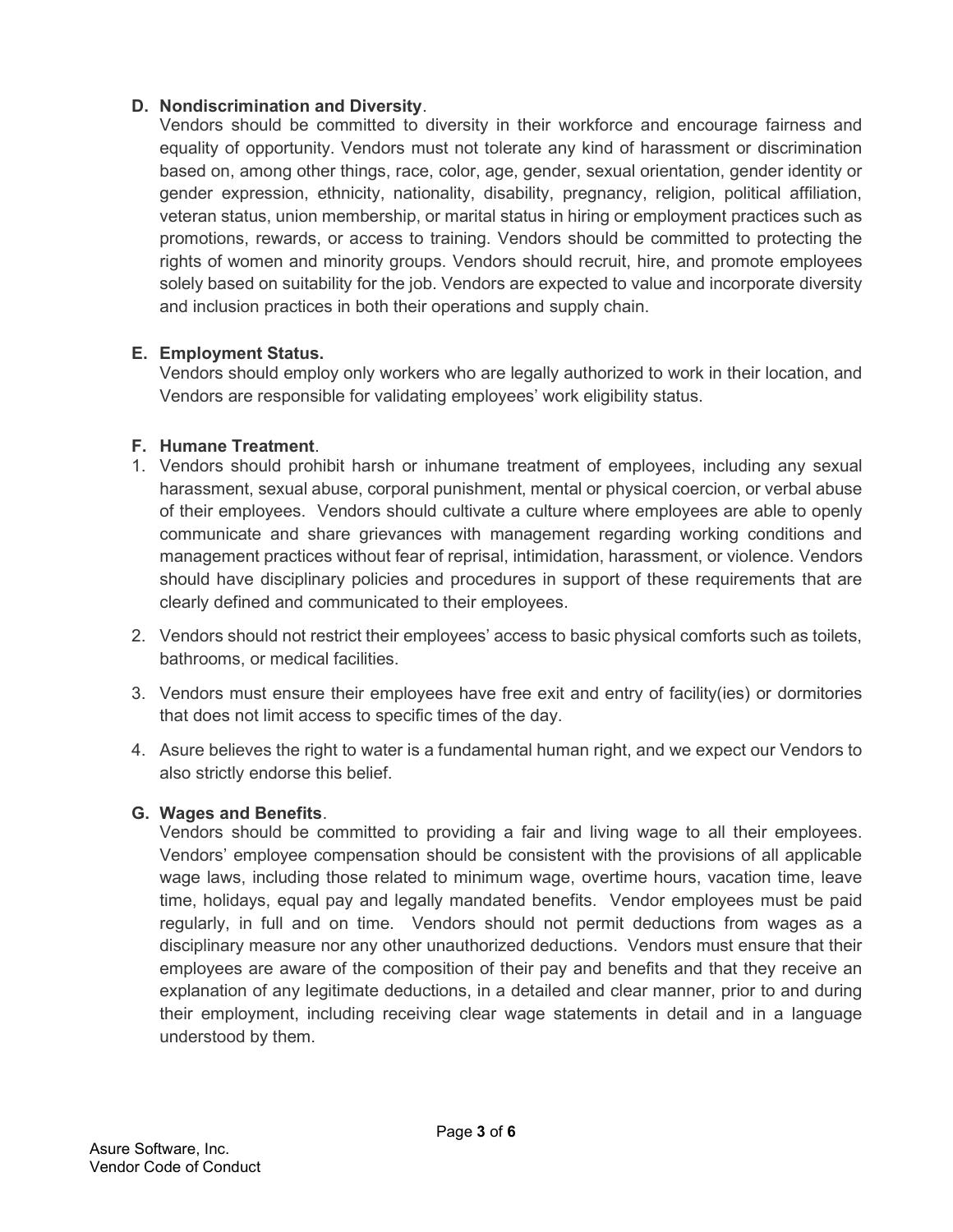# H. Freedom of Association and Collective Bargaining.

Vendors should recognize and respect the right of their employees to be represented by trade unions or other employee organizations and the freedom of their employees to establish or join an organization of their choice. Vendors should not make employment subject to the condition that a person must not join a union or must terminate membership in a trade union. Vendors should not engage in threats, intimidation, physical, or legal attacks against human rights defenders for both their operations and their supply chain.

# II. Business Conduct and Ethics

# A. Honest and Ethical Conduct.

Asure requires honest and ethical conduct from our Vendors and expects vendors to act in good faith, responsibly, with due care, competence, and diligence, without misrepresenting material facts or allowing their independent judgment to be subordinated or otherwise to conduct themselves in a manner that complies with Asure's ethical standards. Asure expects our Vendors to exercise high standards of integrity in business interactions, including maintaining accurate books and records of their business dealings in accordance with applicable laws.

# B. Compliance with Laws, Rules, and Regulations.

Vendors are required to comply with all applicable governmental laws, rules, and regulations, both in letter and spirit.

# C. Fair Dealing and Anti-Corruption Practices.

- 1. Vendors should endeavor to deal fairly with their employees, suppliers, competitors, and other persons with whom they do business. Vendors should not take unfair advantage of anyone through manipulation, concealment, abuse of privileged information, misrepresentation of material facts, or any other unfair-dealing practice.
- 2. Vendors should implement appropriate procedures designed to prevent bribery, corruption, kickbacks, and embezzlement.
- 3. Vendors should not, directly or indirectly, provide or give money, gifts of more than nominal value, meals, entertainment, or any other compensation benefitting Asure or any Asure employee in any situation which might improperly influence, or appear to improperly influence, Asure or such employee's decision in relation to the Vendor.
- 4. Vendors should not make payments or donations to political campaigns on behalf of Asure or to gain favor or to influence Asure's business decisions, to benefit Asure, or to increase the likelihood of working with Asure.

# D. Prohibition Against Insider Trading.

Vendors who have access to material, non-public information concerning Asure are not permitted to use or share that information for stock trading purposes, or for any other purpose except the conduct of Asure's business. All non-public information about Asure should be considered confidential information. Insider trading, which is the use of material, non-public information for personal financial benefit or to "tip" others who might make an investment decision on the basis of this information, is not only unethical but also illegal. The prohibition on insider trading applies not only to Our securities, but also to securities of other companies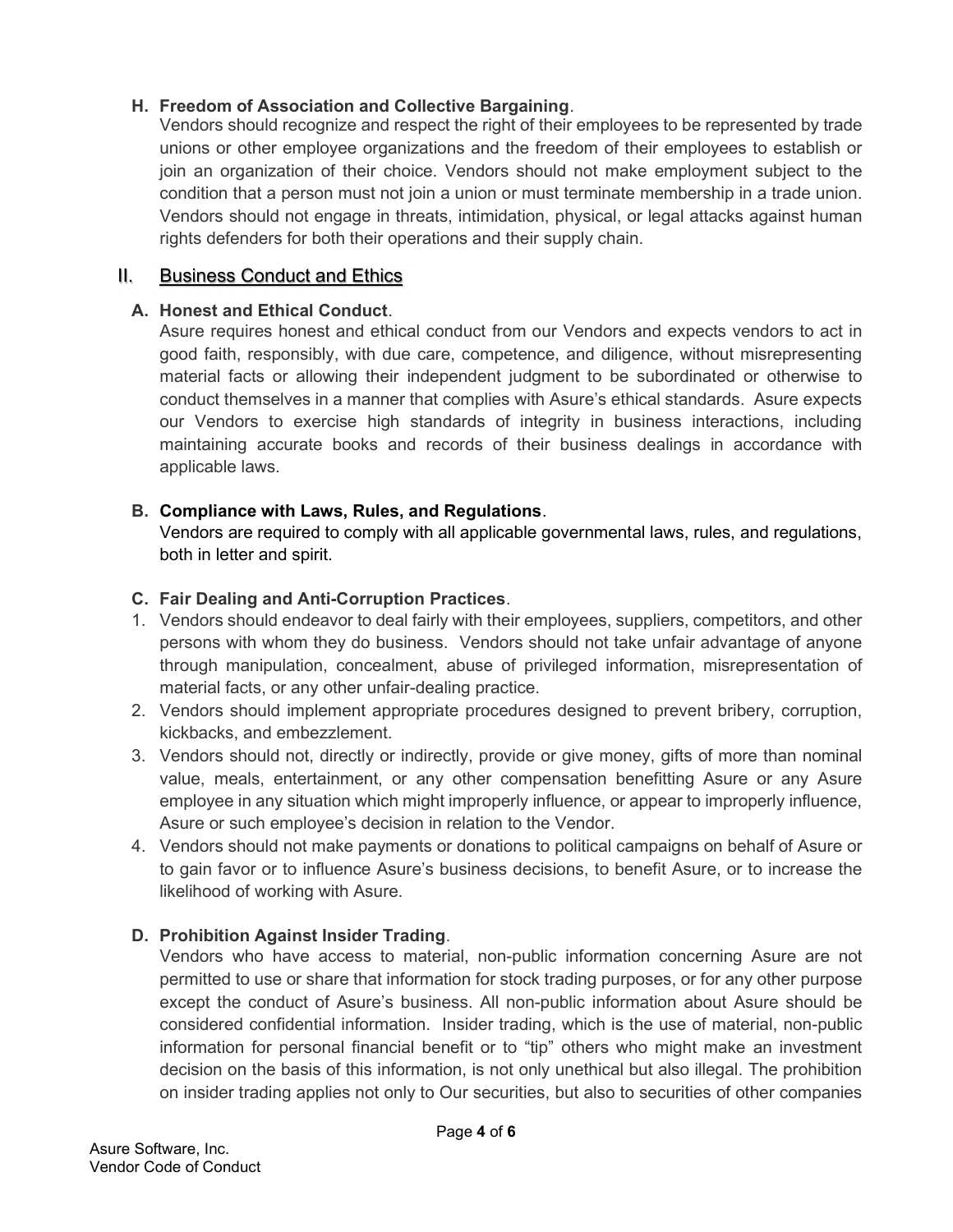if a vendor learns of material non-public information about these companies in the course of the vendor's duties to Asure. Any Vendor violations of this prohibition against "insider trading" shall be deemed a material breach of any contract between Asure and Vendor, subject to immediate termination for cause, and may subject the Vendor to criminal or civil liability.

#### E. Intellectual Property and Software.

Vendors must respect all intellectual property rights and software licensing obligations and use technology only in a manner that protects, and is in compliance with, the owner's intellectual property rights.

### F. Data Privacy and Security.

Vendors must comply with privacy and information security laws and regulatory requirements relating to the collection, storage, processing, transfer, and sharing of personal information. Vendors must safeguard the privacy of the personal information of their customers and employees.

### G. Whistleblower Protection.

Vendors must protect the confidentiality of their whistleblower employees, prohibit retaliation, and, where legally permitted, provide an anonymous complaint mechanism for their employees to report grievances and which should be prominently disclosed to all employees.

# III. Health, Safety, and Environment

#### A. Health and Safety.

Vendors should: (i) provide their employees with a safe workplace, (ii) have reasonable procedures to detect, prevent, and handle potential risks to the health, safety, and security of employees, and (iii) follow all applicable laws and regulations relating to health and safety in the workplace.

# B. Environment.

Vendors should operate in an environmentally responsible manner, strive to minimize adverse impact on the environment, and comply with all environmental laws, rules, and regulations in the countries in which they operate.

# IV. Supply Chain Audits.

Where applicable, we may request our Vendors to provide mutually agreeable information regarding supply chain audits related to product safety.

#### Reporting Concerns

If a Vendor becomes aware of or suspects misconduct relating to services rendered to or on behalf of Asure, or a violation of this Code, Vendor should report it to the appropriate Asure procurement contact.

If a Vendor suspects that an Asure employee has been acting in less than full compliance with law and ethical business practices, including Asure's Code of Business Conduct and Ethics, you may